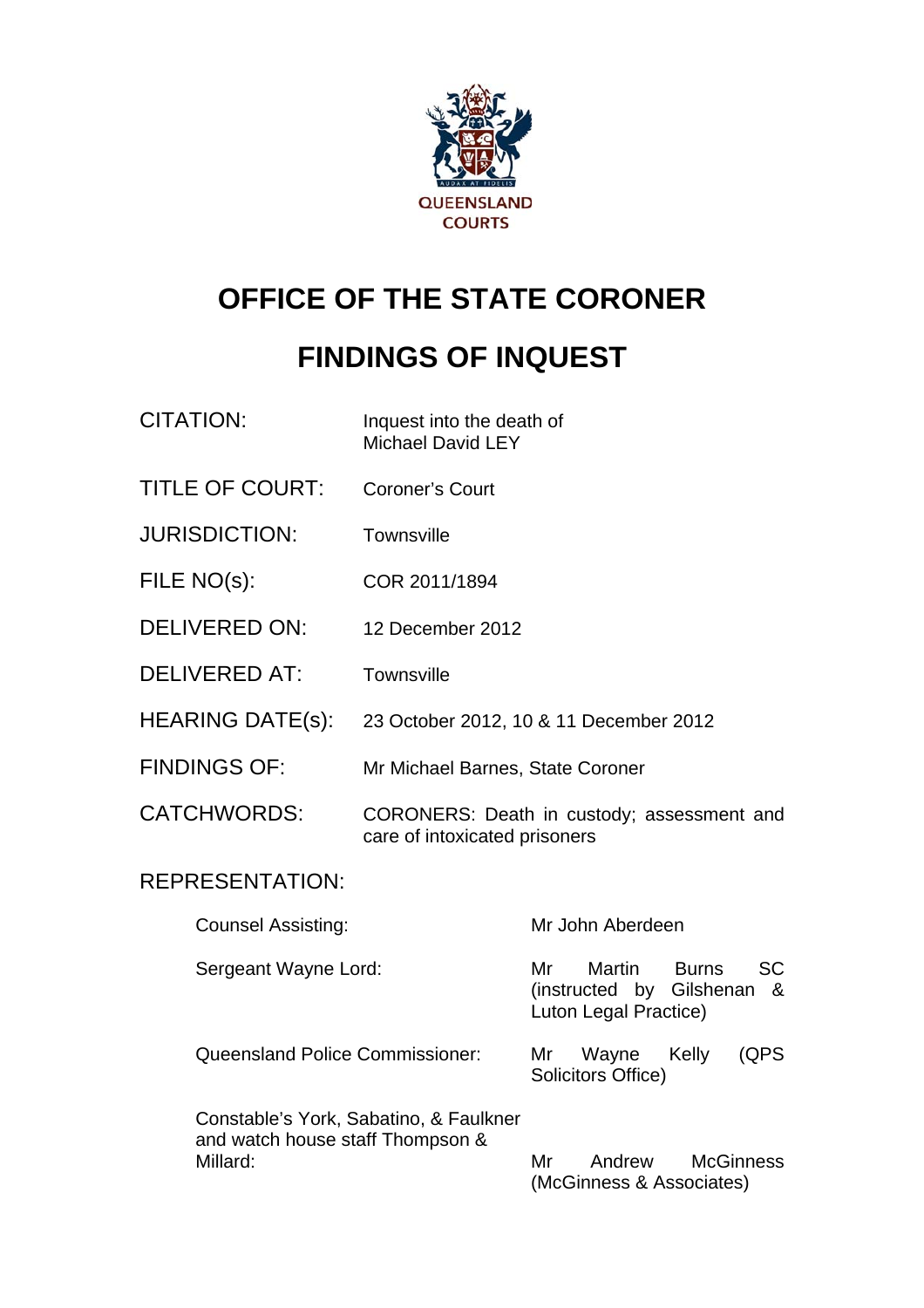## **Table of contents**

| $\mathbf 1$ |
|-------------|
|             |
|             |
|             |
|             |
|             |
|             |
|             |
|             |
|             |
|             |
|             |
|             |
| 10          |
|             |
|             |
|             |
|             |
| 12          |
| 14          |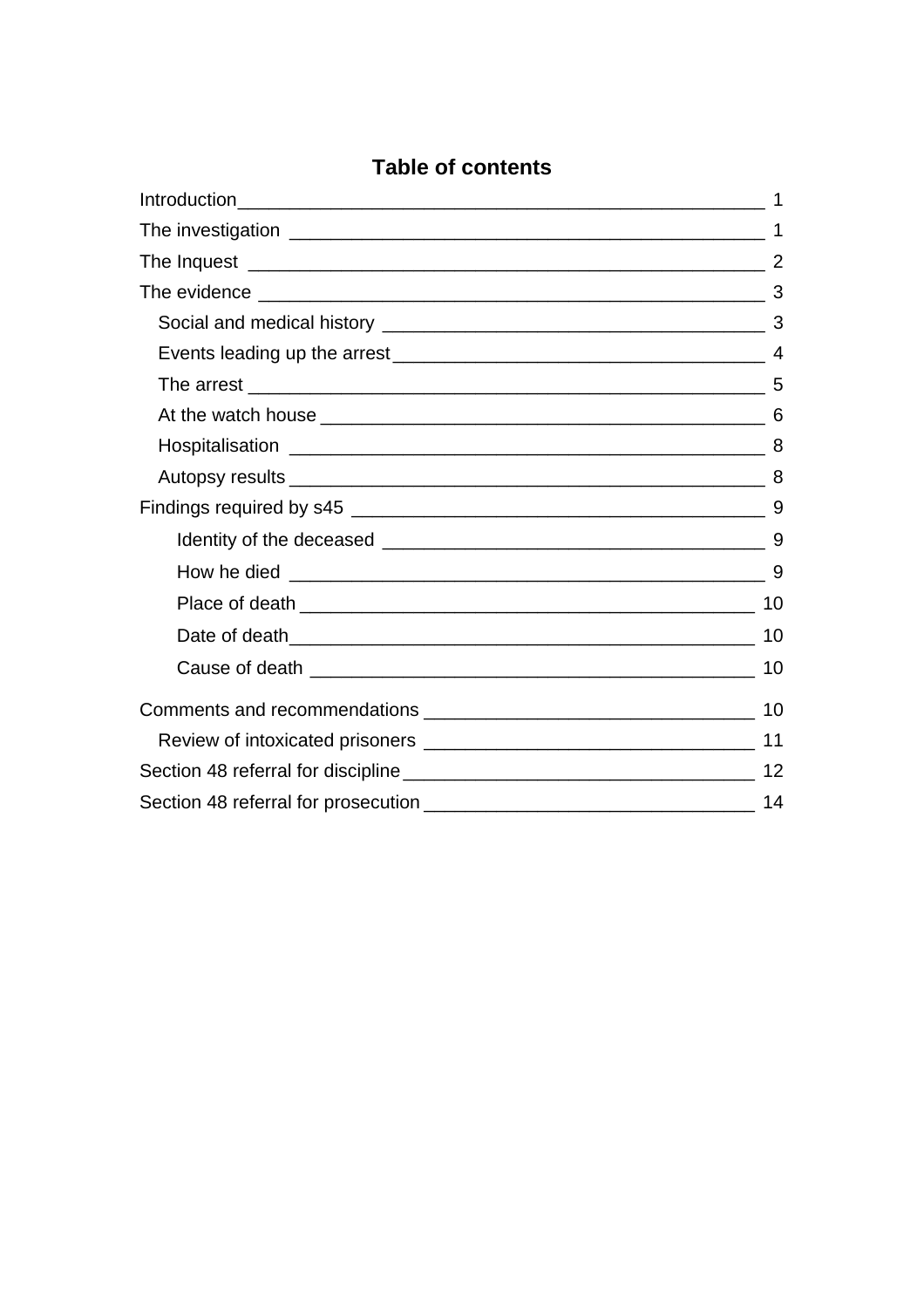<span id="page-2-0"></span>The *Coroners Act 2003* provides in s47 that when an inquest is held into a death in custody, the coroner's written findings must be given to the family of the person who died, each of the persons or organisations granted leave to appear at the inquest and to various officials with responsibility for the justice system. These are my findings in relation to the death of Michael David Ley. They will be distributed in accordance with the requirements of the Act and posted on the web site of the Office of the State Coroner.

# **Introduction**

In the early hours of 4 June 2011, Michael Ley was arrested for being drunk in a public place after his former girlfriend evicted him from her flat and called police when he continued to make a ruckus on her front veranda.

It was apparent to the arresting officers that he was very drunk. He appeared to fall asleep almost immediately after being placed in the rear of the police van. At the watch house he was non-responsive when carried to the charge counter. After his details were entered into the custody register he was carried into a cell and placed on one of the beds. During a routine cell check two hours later it was discovered he was not breathing.

Mr Ley was transferred to the Townsville Hospital by the Queensland Ambulance Service (QAS) where he was placed on life support. He died three days later without regaining consciousness. An autopsy established the cause of death to be aspiration pneumonia due to alcohol poisoning. Mr Ley was 30 years old when he died.

These findings:

- confirm the identity of the deceased person, how he died, the time, place and medical cause of his death;
- determine whether the police officers responsible for the deceased's health care while he was in custody adequately discharged their duty; and
- determine whether police otherwise adhered to the requirements set out in the Queensland Police Service (QPS) operational procedures manual (OPM) concerning the assessment and care of prisoners.

# **The investigation**

Even though Mr Ley was still alive when he left the watch house in an ambulance, it was immediately recognised by senior police officers in Townsville that a critical incident had occurred and so the procedures for investigating such matters were activated.

At 5:24am, Inspector Kerry Johnson, the on-call investigator from the Ethical Standards Command (ESC), received a call from Superintendent Col Campbell of Townsville police advising of a likely death in custody.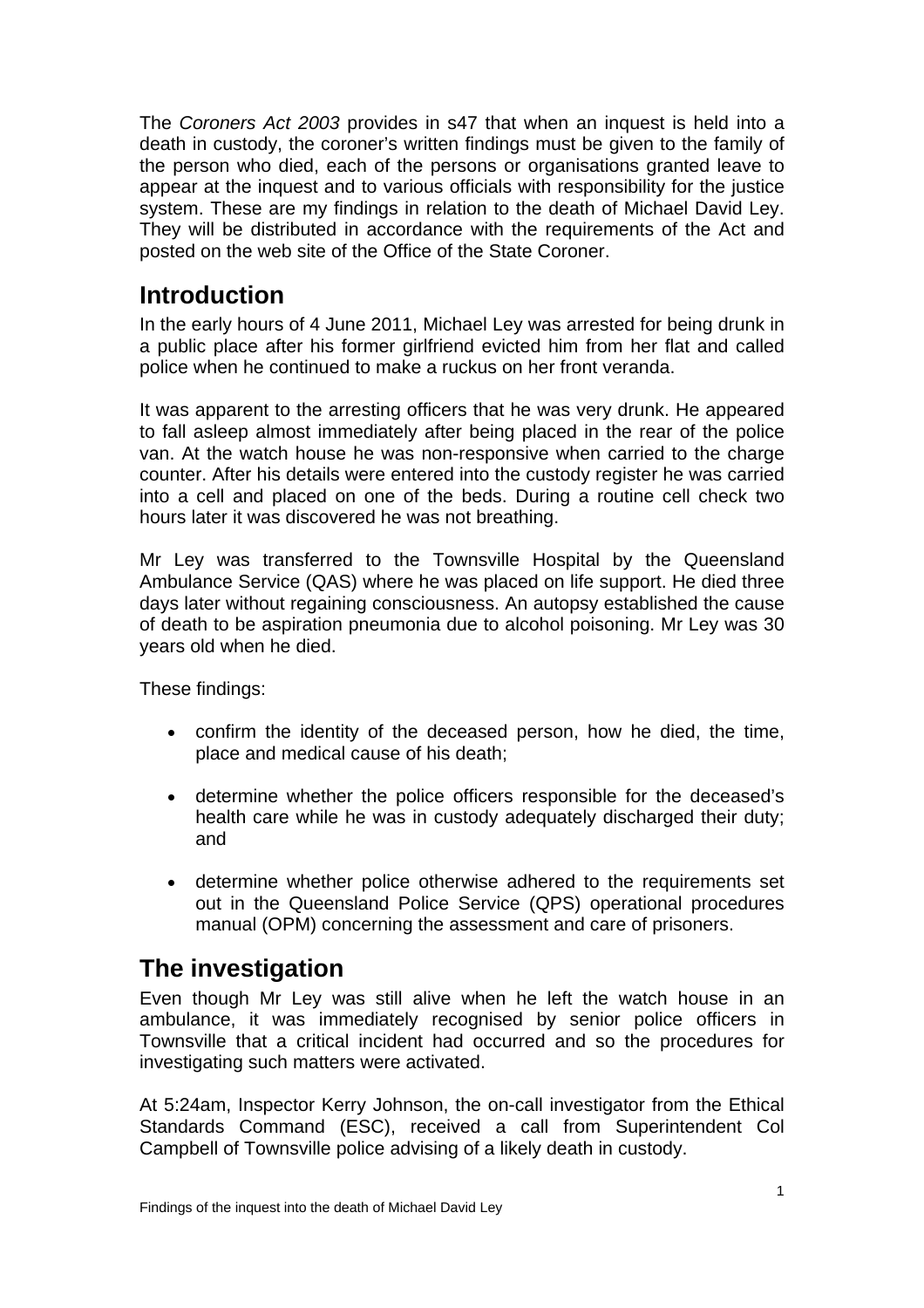<span id="page-3-0"></span>Later that morning Inspector Johnson briefed other investigators from the ESC to attend Townsville and commence investigations. One of those officers was Inspector Marc Hogan who became the lead investigator and later provided a report to the Office of the State Coroner.

Inspector Johnson consulted with his superiors and it was agreed it was not appropriate for local investigators to interview the subject officers. Having regard to the length of time it would take for ESC officers to arrive in Townsville, it was further agreed it would be unreasonable to require the subject officers to wait at Townsville Police Station until the arrival of the ESC staff. Accordingly, Inspector Johnson contacted the Regional Crime Coordinator in Townsville and advised him to send the subject officers home after giving them a direction to not speak about the matter and not to consume alcohol.

Inspector Hogan and other officers from the ESC travelled to Townsville and attended the Townsville police station that afternoon. Inspector Hogan received a briefing and attended the Townsville watch house. After viewing the watch house Inspector Hogan returned to the police station and he, along with the other ESC investigators, commenced interviewing relevant persons over the following days.

The following day an officer from the Crime and Misconduct Commission (CMC) travelled to Townsville and monitored the investigation.

I was advised of the impending demise of Mr Ley and his death was formally reported as a death in custody on 7 June 2011.

Inspector Hogan continued to interview all relevant persons involved with Mr Ley prior to his death and collated all relevant watch house records including CCTV recorded vision from the watch house and other premises Mr Ley had attended before being taken into custody.

Further independent expert reports were commissioned by those assisting me.

I am satisfied the investigation was thorough and professionally undertaken. I commend Inspector Hogan on his endeavours.

## **The Inquest**

A pre-inquest conference was held in Brisbane on 23 October 2012. Mr Aberdeen was appointed as counsel to assist me with the inquest. Leave to appear was granted to the QPS Commissioner, the arresting officer and his partner, the watch house keeper and three members of the watch house staff.

An inquest was held in Townsville on 10, 11 and 12 December 2012 where 12 witnesses gave evidence. All of the statements, records of interview, medical records, photographs and materials gathered during the investigation were tendered at the inquest.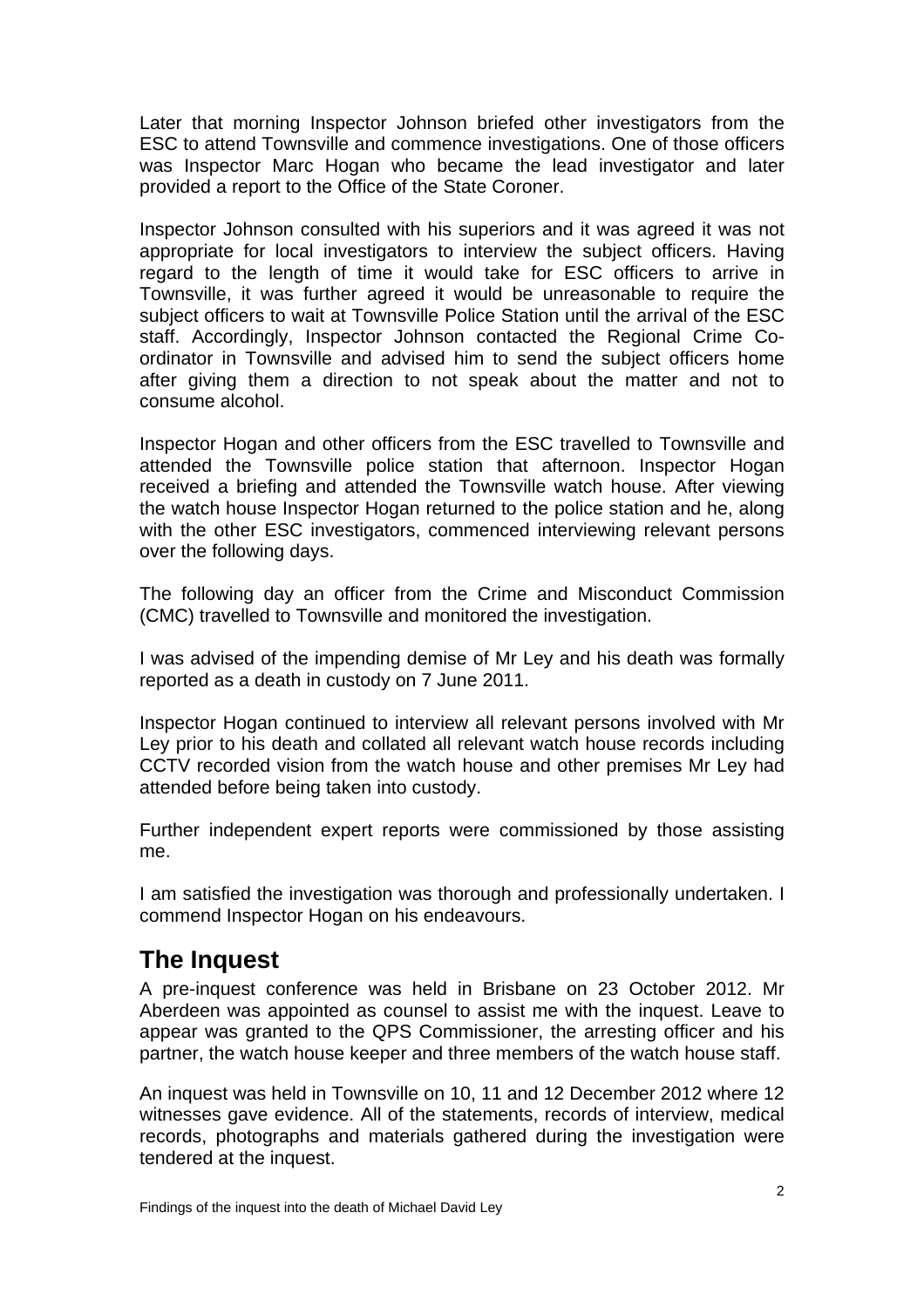# <span id="page-4-0"></span>**The evidence**

### *Social and medical history*

Mr Ley was born on 9 January 1981 at Cairns. When he was quite young Michael was diagnosed with attention deficit hyperactive disorder (ADHD) that compromised his capacity to learn, and subsequently to gain employment.

He was prescribed Ritalin but his Townsville Hospital medical chart records he was poorly compliant with his medication regime.

Michael went to Whitfield primary school and was in the special education unit. He went to Cairns High and was mainly in the special education unit here until he left school at the end of year ten at the age of 16. t

Due to Michael's ADHD disorder he was aware of what it was like to be treated differently by his peers and sometimes misunderstood by others.

He had a number of domestic relationships and fathered two children with different women. His daughter, Jaclyn, was aged 10 and his son, Javia, was ten months old at the time of his death. He had little contact with them and was in continuing dispute with Javia's mother.

His close friend Nathan Williams described Mr Ley as a heavy drinker. He said when interviewed; *he just drinks and drinks and drinks…until he's incoherent*.

Mr Ley was in receipt of a disability pension. He played social darts and ten pin bowling. He was an avid Cowboys supporter. He was never in payed employment.

Mr Ley had been friends with Vanessa Hall for about ten years. They met through ten pin bowling. They were engaged in a romantic relationship for about two years, seven or eight years before Mr Ley's death. They broke up because, according to Ms Hall, he became violent when drunk. As a result she obtained a domestic violence order prohibiting Mr Ley from contacting her. About two years prior to his death Ms Hall and Mr Ley again began socialising.

Mr Ley had been before the courts on a number of occasions, usually for public order offences. He had not been prosecuted in the five years preceding his death, although he had come to police attention for public drunkenness only the week before.

At the time of his death Mr Ley was living with his mother in Kirwan, a suburb of Townsville. He is sadly missed by his parents, his brother and his extended family. I offer all my condolences.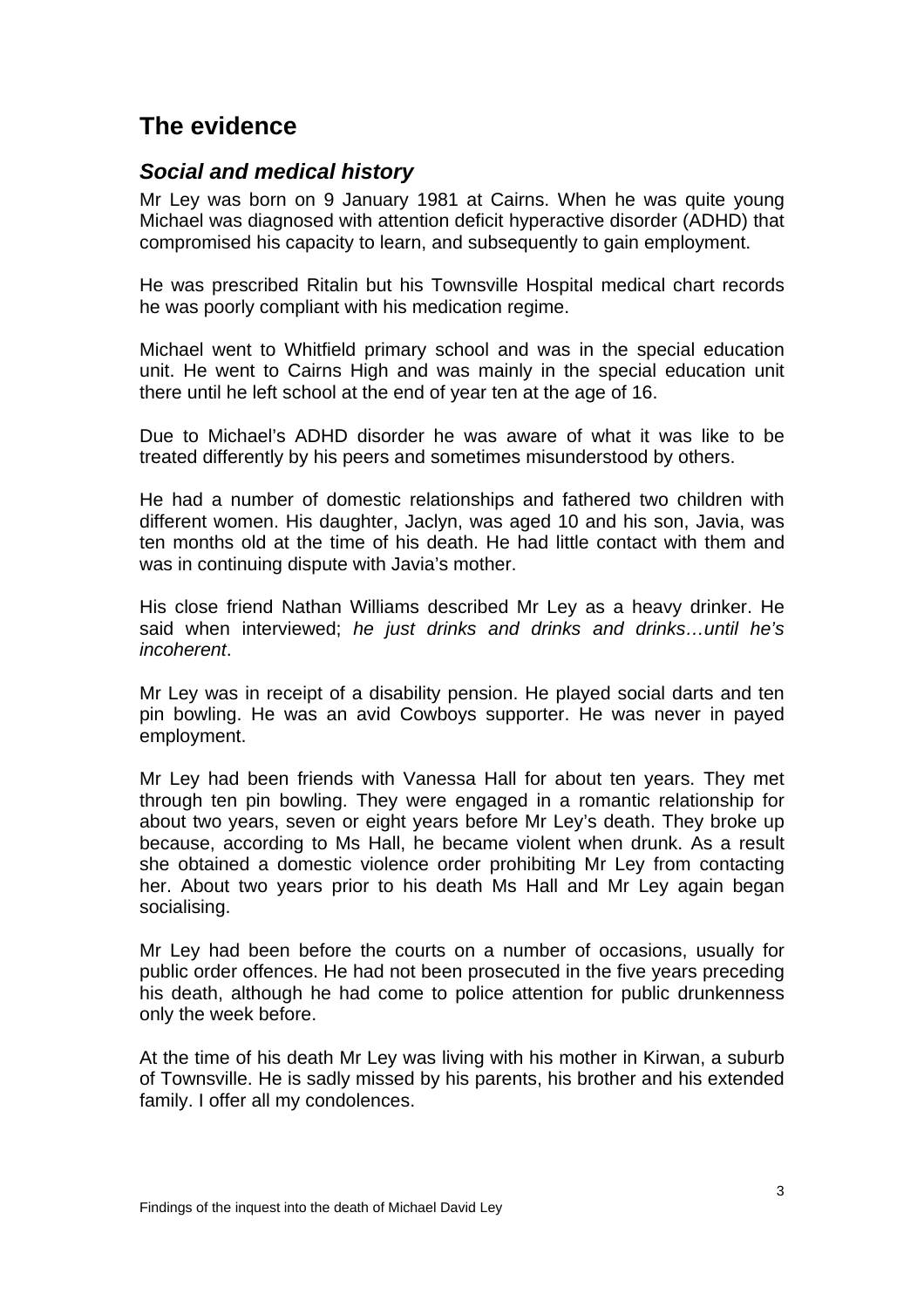### <span id="page-5-0"></span>*Events leading up the arrest*

On the afternoon of 3 June 2011, Mr Ley took up with his friend Nathan Williams. The two had been friends for about 16 years and remained in close contact throughout that period. They regularly socialised on alternate Friday afternoons when Mr Ley's pension payments were received.

Mr Williams' partner drove him to Mr Ley's residence at about 5:00pm so they could collect Mr Ley and take him back to their place. Before he left, Mr Ley arranged with his mother that she would come by Mr Williams' house at about 7:00pm so Mr Ley could pay her his rent.

Soon after they got back to Mr Williams' house, he and Mr Ley walked down to the local shops where Mr Ley got money from the ATM. They each had a can of rum and cola. Back at Mr Williams' house they played video games and watched TV until Mr Ley's mother arrived to collect the rent money. She then dropped the two men and Mr Williams' 18 year old son to the Kirwan bowling alley and arranged to pick them up at 9:30pm.

They played a couple of games of ten pin bowling and drank three beers each. At about 9:30pm Mr Ley's mother came. She gave Mr Williams and his son a lift to the bus stop and then she and her son went home.

On the way home Mr Ley began hounding his mother to drop him at the Kirwan Tavern. She repeatedly refused because she was concerned he would drink to excess and get into trouble. Her resistance was to no avail; soon after they reached home he left and walked to the tavern.

CCTV recorded vision shows Mr Ley arriving at the tavern alone at about 10:00pm. He there consumed three or four alcoholic drinks. At about 10:50pm he went to the drive through bottle shop and bought a two litre bottle of Coke and a 750ml bottle of rum. He returned to the public bar and had a bar attendant store the items in the refrigerator until he departed the hotel at about midnight. In the CCTV recorded vision of him leaving the hotel he appears not to be heavily effected by alcohol.

Mr Ley's ex-girlfriend, Vanessa Hall, lived in a first floor unit about 750 metres from the tavern. She said that on the night in question at *around 11:30 to 12 o'clock* Mr Ley arrived at her home. This suggests he walked directly from the tavern to her place.

Ms Hall says that when he arrived she was on the phone to her partner. After opening the door to his knock she simply waved him in while she continued with her conversation. She saw that he was carrying a two litre bottle of Coke and a bottle of Bundaberg rum. She said that neither was opened.

Ms Hall said that after they walked into her lounge room, Mr Ley snatched the phone from her hand and started abusing the person she had been talking to. She says that while he was having this conversation he also requested a cup from her, which she gave him. She claimed he poured himself a drink of rum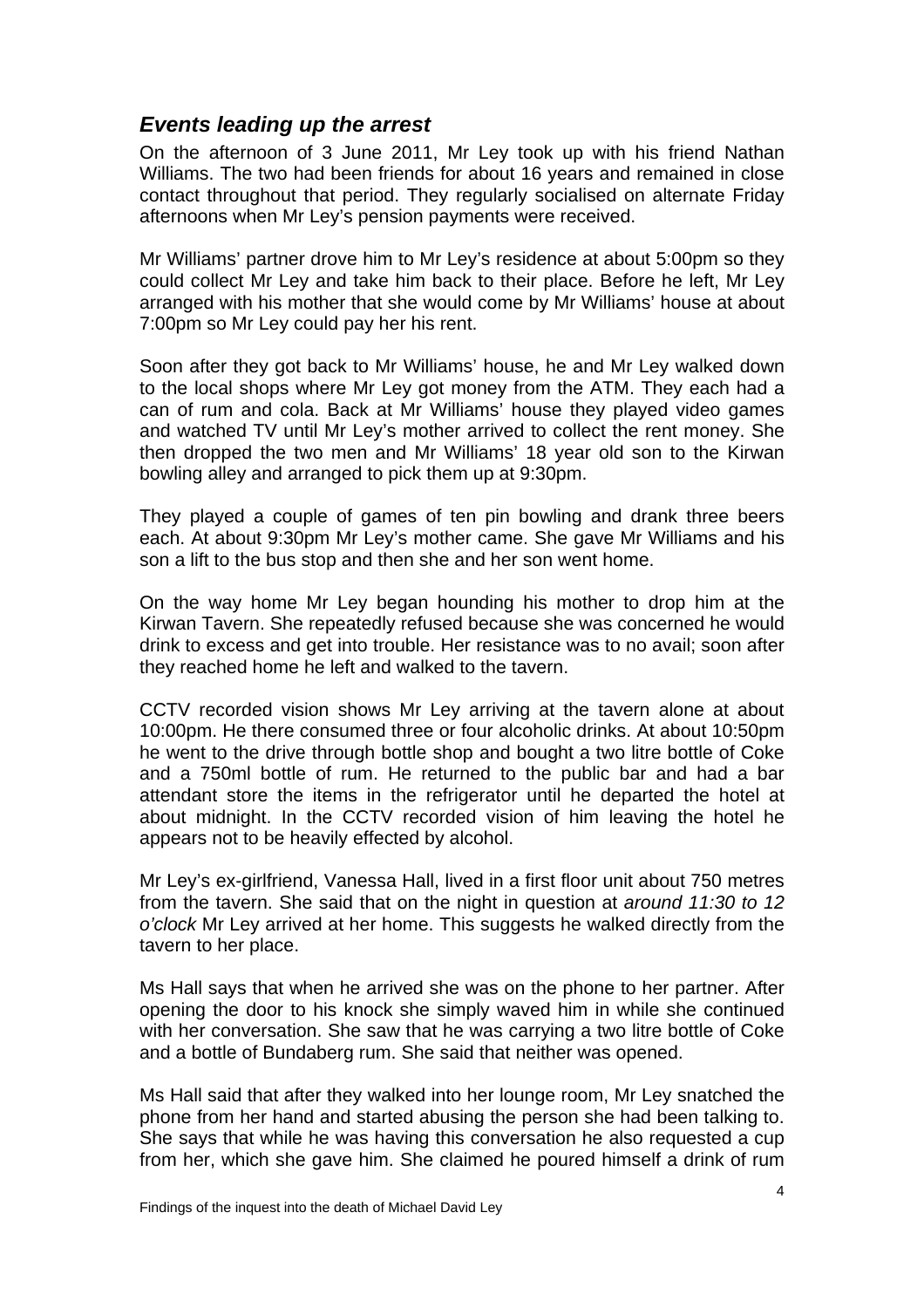<span id="page-6-0"></span>and coke which was mixed about half and half. She said that soon after this she demanded the phone back and he threw it on the ground. After the telephone conversation they had an argument about his behaviour. Ms Hall said that after about twenty minutes to half an hour she told him to leave. After some further arguing, he complied and she shut and locked her front door.

She says that a short time later Mr Ley started kicking and banging on her screen door demanding to be let back in.

Ms Hall called the police and complained about the disturbance Mr Ley was causing. Police records show that call was made at 1:32am.

#### *The arrest*

Constable David York and Constable Kathleen Sabatino were detailed the job. They were told Michael Ley was at his former girlfriend's house; drunk; has made threats to assault the informant; and kicking at her door trying to get in. They were told there was no DVO current and that Mr Ley had mental health issues suffered from *ADD* and had previously been involved in a drug diversion program.

The officers arrived at Ms Hall's premises at about 1:43am.

The officers heard a man shouting out when they arrived. They walked up the stairs towards Ms Hall's front door and saw the person we now know was Mr Ley, sitting at the top of the stairs. He had a bottle of Coke in his hands which he dropped as the officers approached. When he stood up they noticed a bottle of rum on the veranda floor beside him. Constable York said it was about one quarter full.

The officers asked Mr Ley his name and address. He wouldn't answer their questions. It was obvious to the officers that Mr Ley was very drunk. He was rambling, swearing and dribbling. He was very unsteady. He was demanding to be let into the unit.

They tried to coax him downstairs as they were concerned for everyone's safety standing on the stairway. Constable Sabatino said that Mr Ley resisted these efforts and became aggressive, throwing her hands off his arms as she tried to guide him away from the unit. He was arrested and handcuffed. He was then walked downstairs. Constable York said he resisted this by propping his legs as they descended the stairs.

The officers put him into the pod on the back of their van and lay him on his left side. They said they told him he had been arrested for being drunk in a public place. They said he appeared to fall asleep almost immediately.

Constable Sabatino then went and spoke to Ms Hall to get some details of what had gone on to enable her to consider whether she should apply for a DVO.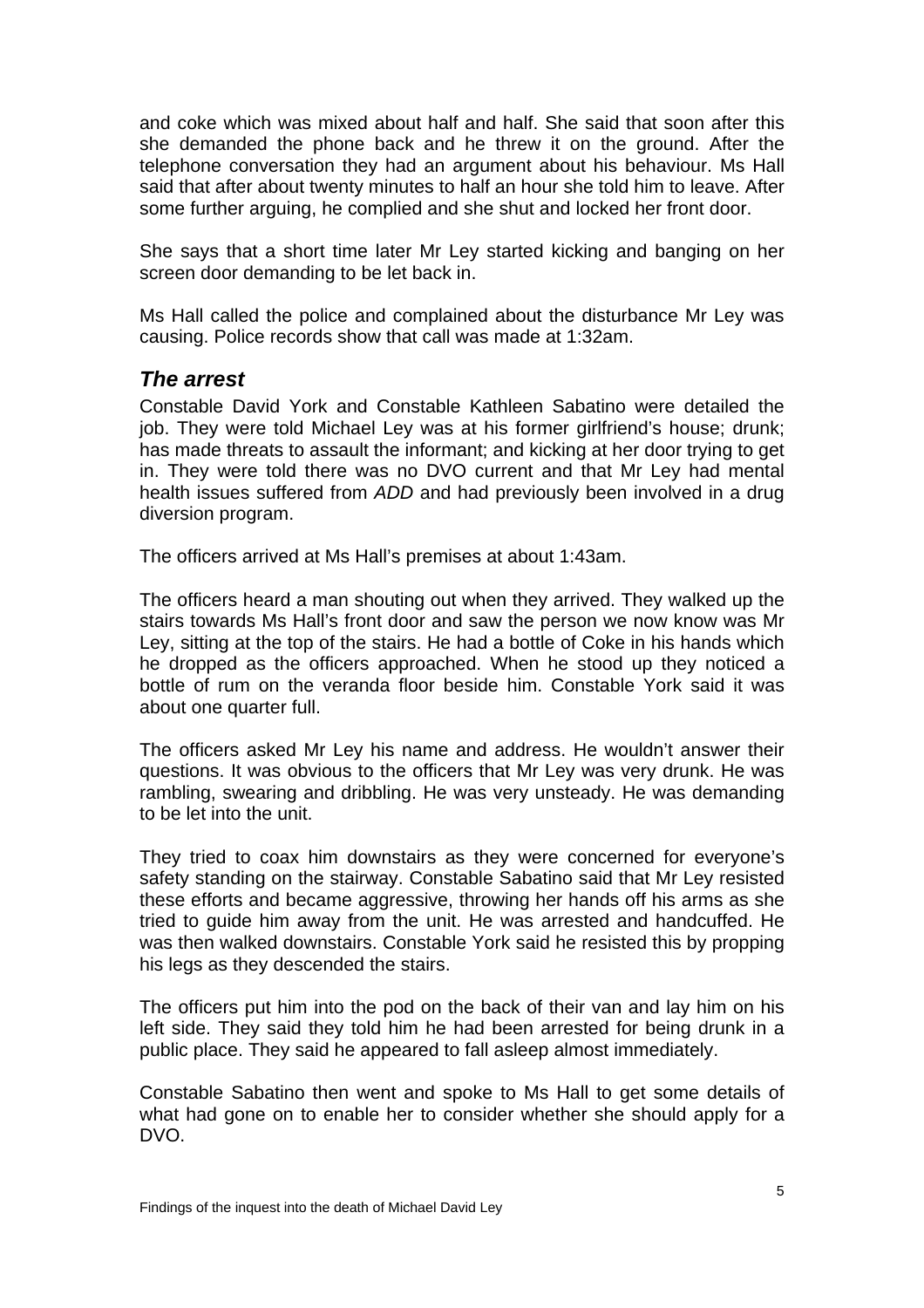<span id="page-7-0"></span>When she returned, she got into the driver's seat of the police van and Constable York got into the back seat because the prisoner could not be observed from the front seat when he was lying down in the pod.

Soon after they set off for the watch house, they stopped the vehicle because Constable York was concerned he could not see the prisoner. The officers got out of the car and opened the pod to check on him. They said he was snoring. Constable York moved Mr Ley to a position from which he could be seen from the passenger compartment.

They then again proceeded towards the watch house. Further into the trip they again pulled over and checked that Mr Ley was still breathing. Constable Sabatino said she alighted from the vehicle, opened the pod, looked at Mr Ley and called his name. She said he opened his eyes briefly before appearing to go back to sleep. She considered this meant it was safe to proceed to the watch house and they did so.

QPS records indicate they arrived at the watch house at 2:04am. Both said from the time he was placed in the pod, he did not speak again: the only sound to come from him was snoring.

#### *At the watch house*

When the police vehicle arrived at the watch house loading bay at about 2:04am, one of the officers opened the pod. Mr Ley was unable to be roused. A civilian watch house employee, Justin Thompson said he tried to wake him by calling his name and doing a sternum rub but he got no response, other than perhaps, a flicker of the eyes. Another officer working in the watch house, Constable Jamie Faulkner, pinched his ear lobe, again to no effect. Each then took an arm and carried/dragged Mr Ley to the charge counter. The CCTV vision shows his head hanging forward and his lower legs dragging along behind him.

Mr Ley was briefly taken to the charge counter where, in normal circumstances the prisoner would be charged, his particulars would be taken and a series of health questions asked. In this case, because it was obvious the prisoner was unconscious, he was held in front of the charge counter for about 20 seconds before being laid on the floor. There, he was searched and the handcuffs were removed, as were his belt and shoes. Constable Faulkner said he again tried to wake Mr Ley whom he recognised from a previous encounter, but he could not be roused. Mr Thompson did likewise.

As he was being brought in Constable Sabatino asked the watch house keeper, Sergeant Wayne Lord, whether they should take Mr Ley to the hospital. She said he said; *No, its ok, we'll let him sleep here*. Mr Thompson said he also asked Sergeant Lord whether they should accept the prisoner having regard to his condition and was told they would. Sergeant Lord said he doesn't remember these suggestions being made but Constable Sabatino's version is supported by Constable York and Constable Faulkner. The Sergeant admitted the conversations may have occurred. I find that they did.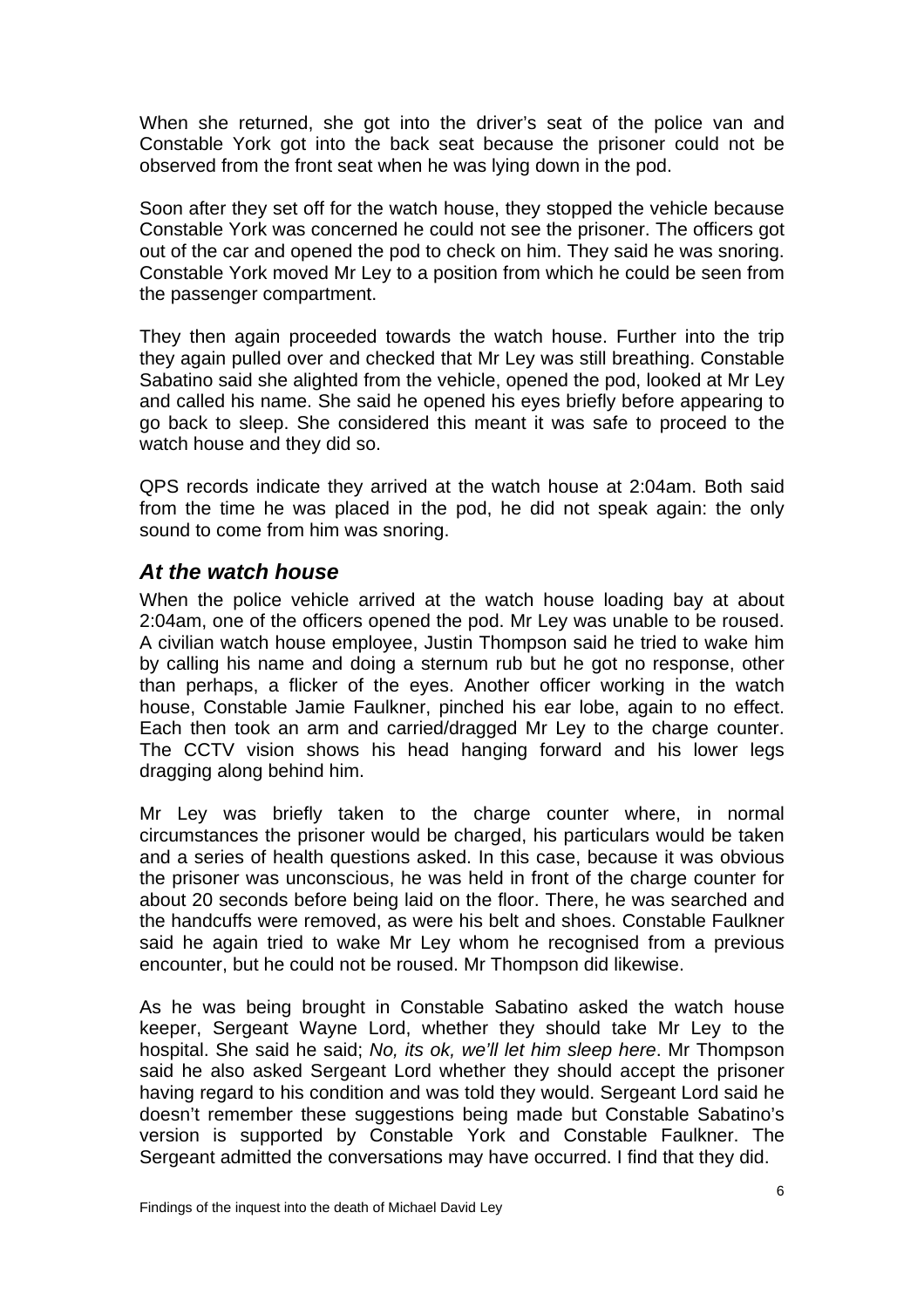The officers listed the property they found on him in the appropriate register. Part of the charging procedure required the officers to ask a series of questions about the prisoner's health. Obviously these could not be administered because Mr Ley was unconscious. Nonetheless, Sergeant Lord marked *refused* beside each question even though at the inquest he admitted he had only asked the first few.

The charge of being drunk in a public place was entered in the appropriate record and Mr Thompson was assisted by Constable York to carry Mr Ley to a cell.

When he was first placed in the cell at about 2:10am, Mr Ley was laid on his back, propped up with three square cushions under his head and shoulders. However when Mr Thompson went back to the charge counter and viewed the cell through the CCTV monitors he became concerned about the position of Mr Ley. Accordingly, a few minutes after first placing the prisoner there, he went back to the cell with Constable Faulkner and placed Mr Ley in what is commonly referred to as a recovery position. He said he did that to ensure he had a stable airway due to his level of intoxication. He said he tucked one of Mr Ley's arms underneath his jaw-line to support the airway.

At 2:28am Constable Faulkner conducted general watch house cell checks and the recorded vision on the watch house CCTV shows him making an inspection of the cell in which Mr Ley is housed. This was done by shining a torch from outside the cell door onto the prisoners.

At 2:42am Constable Faulkner again checked on Mr Ley, not as a general watch house check; rather he just went to Mr Ley's cell because his level of intoxication made the officer apprehensive.

At 3:22am Steven Millard, another civilian watch house officer, checked all of the prisoners. Mr Ley was seen to be snoring and his chest rising with respiration.

At 4:03am Mr Thompson was doing a general cell check. When he looked into Mr Ley's cell he couldn't see his chest rising. Nor was he still snoring. Accordingly, Mr Thompson entered the cell and checked for a pulse and respiration. When he found neither he went back to the charge counter and enlisted the assistance of Constable Falkner and returned to Mr Ley's cell and commenced CPR. QAS records indicate they were called at 4:11am by Sergeant Lord. The apparent delay is probably explained by the different settings of the clocks relied upon.

#### **QAS response**

At 4:19am the first QAS crew entered the cell responding to the information that a prisoner had suffered an arrest and was not breathing. They found Mr Ley had no recordable pulse, no detectable blood pressure, to be cool to the touch and to have asystole cardiac rhythm. He had vomitus around his mouth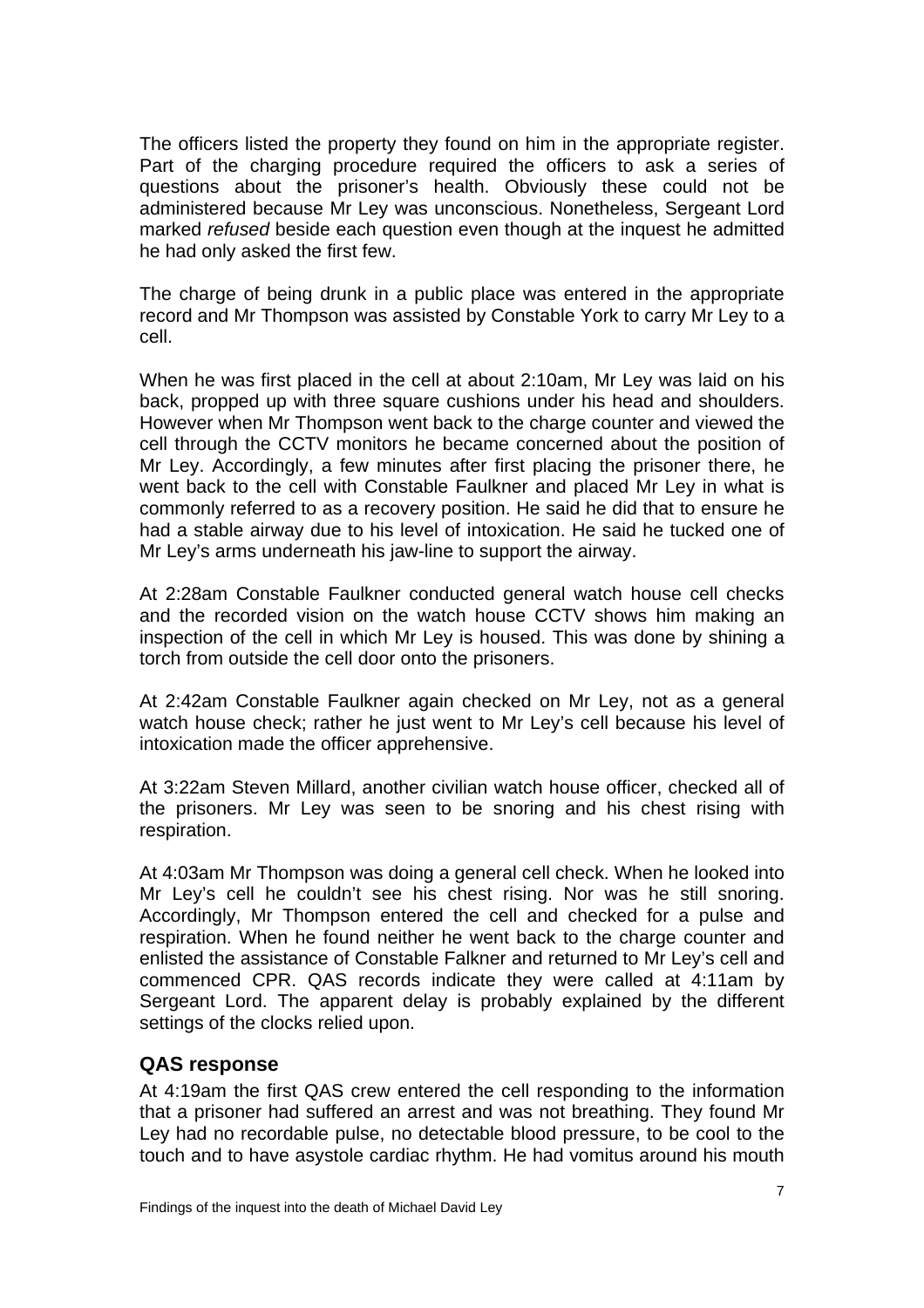<span id="page-9-0"></span>and so suction was undertaken. An airway was established and defibrillation applied which produced a sinus tachycardia rhythm. Adrenalin was given. At 4:35am CPR was terminated when spontaneous circulation and respiration returned. Mr Ley was transported to the Townsville Hospital arriving there at 4:47am.

### *Hospitalisation*

On arrival at hospital, Mr Ley was intubated and tests and scans were quickly undertaken to attempt to isolate the cause of his collapse and coma. His blood was found to contain an alcohol concentration of 0.483%. A CT scan of his brain showed a loss of grey-white matter differentiation in multiple areas. This was said to be consistent with global cerebral ischemia secondary to an evolving hypoxic brain injury. No skull fracture and no cranial bleed were detected. A chest x-ray revealed bilateral diffuse alveolar consistent with aspiration pneumonitis.

Mr Ley's mother, Mrs Simpkins, was advised of the situation at 6:21am. She immediately attended the hospital.

Later, Mr Ley's father, brother and uncle also came to the hospital. They had a number of meetings with the Intensive Care Unit (ICU) consultants and other members of the treating team. They were advised at an early stage that the prognosis was poor.

Over the following days Mr Ley was cared for in the ICU. He remained on mechanical ventilation. His condition did not improve. On 7 June a CT scan indicated brain death. At 3:30pm on that day a life extinct certificate was issued. Although he was still on life support there was no prospect of Mr Ley recovering. Organ donation was discussed with his mother and agreed to.

Mr Ley's father identified his body to police.

### *Autopsy results*

An autopsy was undertaken on Mr Ley's body by an experienced forensic pathologist, Professor David Williams, on 9 June 2011. He found on the top of the head a series of minor abrasions covering an area of two centimetres across. There were however no lacerations or bruises to the scalp. It is clear these injuries could have been caused with a minimal force.

Internal examination revealed no bruising to the strap muscles of the neck and the laryngeal skeleton was intact. This indicated he had not been strangled.

Ribs five to seven were found to be fractured on the left hand side of the chest but this was consistent with attempts at resuscitation.

The lungs showed bilateral bronchopneumonia of an aspiration type. Both lungs also had a degree of emphysema and they had a very solid feel consistent with some established aspiration pneumonitis.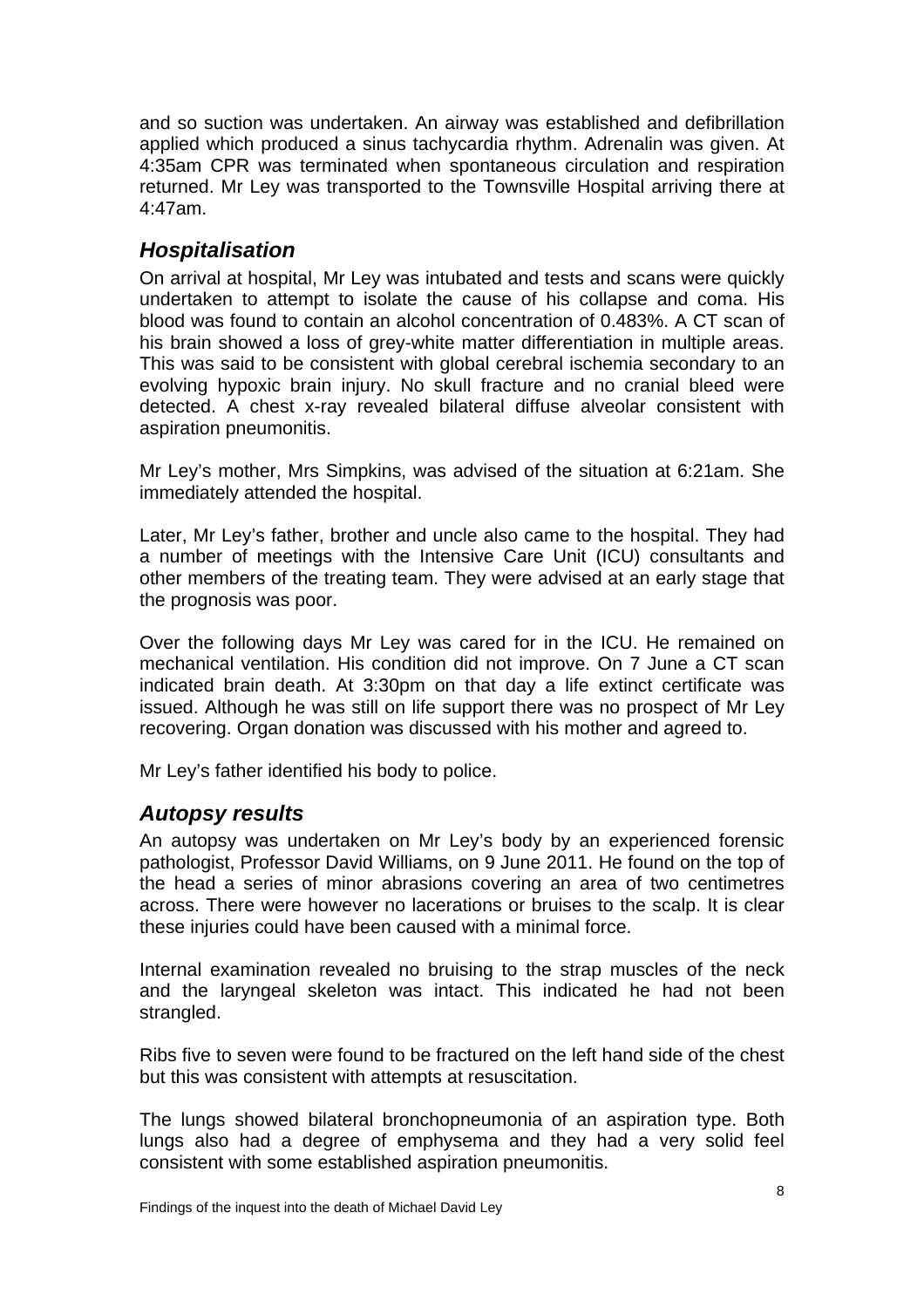<span id="page-10-0"></span>Mr Ley's brain had significant hypoxic ischaemic injury from being without oxygen for some time (probably as a consequence of the aspiration pneumonitis).

Professor Williams came to the conclusion that the cause of death was:

- 1 (a) aspiration pneumonitis due to,
- 1 (b) alcohol abuse.

Professor Williams offered the opinion that *trauma played no role in the death of this young man*. *He died entirely due to the consequences of having too much alcohol in his system.*

A report was also obtained from an emergency medicine specialist, Dr Anthony Brown, a senior staff specialist with the Department of Emergency Medicine at the Royal Brisbane and Women Hospital. He had slightly different views as to the mechanism of Mr Ley's death. In Dr Brown's opinion it was likely alcohol poisoning repressed brain function to such an extent that respiration was greatly reduced or stopped altogether. In that state the atonal or flaccid muscles in the stomach and throat allowed stomach content to trickle into the dead man's lungs. If he had not already stopped breathing when this occurred, the aspiration and the continuing effects of the excess alcohol soon caused that to occur. In that state hypoxic ischemic brain injury commenced after a few minutes. By the time Mr Ley was resuscitated that brain damage had become irreversible and led to brain death three days later. In that period, the damage done to Mr Ley's lungs by the aspiration also proliferated.

Neither doctor could categorically rule out the possibility that aspiration occurred much earlier, perhaps even before Mr Ley arrived at the watch house. However, both said this was unlikely because both considered there would have been some manifestation of the event if it was other than very minor. Also, it is likely the period of greatest risk for aspiration to occur was when the blood alcohol in Mr Ley's system was at its highest which would have been around 3:00 to 4:00am. Accordingly, the fact he continued to snore in the same manner from soon after he was put in the pod until he was found at shortly after 4:00am to have suffered a respiratory arrest, strongly suggests it was at about this time that the aspiration occurred.

## **Findings required by s45**

I am required to find, as far as is possible, the medical cause of death, who the deceased person was and when, where and how he came by his death. As a result of considering all of the material contained in the exhibits, I am able to make the following findings.

|               | <b>Identity of the deceased</b> – The deceased person was Michael David Ley                      |
|---------------|--------------------------------------------------------------------------------------------------|
| How he died - | He died in hospital three days after suffering<br>a respiratory arrest when he was put in a cell |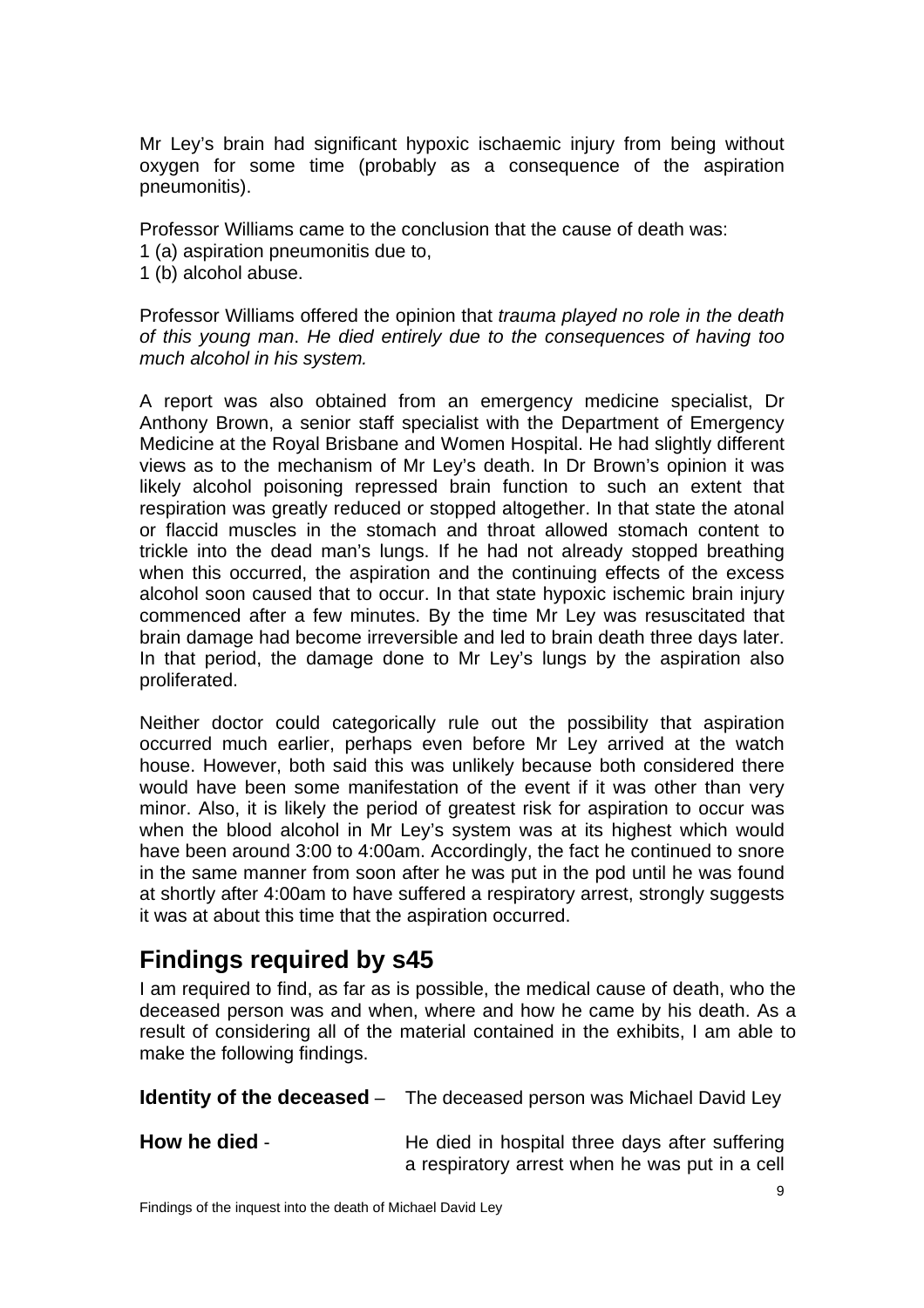in the Townsville watch house while unconscious due to severe alcohol intoxication.

<span id="page-11-0"></span>**Place of death** – Mr Ley died at the Townsville Hospital in Queensland.

**Date of death** – **He died on 7 June 2011.** 

**Cause of death** – Mr Ley died from a global hypoxic ischemic brain injury and the effects of aspiration pneumonitis, both precipitated by severe alcohol intoxication.

### **Comments and recommendations**

Section 46 provides that a coroner may comment on anything connected with a death that relates to public health or safety, the administration of justice or ways to prevent deaths from happening in similar circumstances in the future. This inquest and another that will be held forthwith, raise for consideration from this perspective the manner in which the health care needs of police prisoners can best be secured.

Mr Ley had a difficult life due in part to a severe psychological disorder with which he continually struggled. His mother did her best to assist him but by the time he was 30 there was little she could do when Mr Ley refused to accept her guidance.

There is no doubt the primary cause of Mr Ley's death was his drinking to excess, which he did frequently. His mother and friends were aware of this tendency and vigorously encouraged Mr Ley to desist, but he was either unwilling or unable to do so. Had he managed to get home on the night he was arrested, it is by no means clear the outcome would have been any different; he may just as likely aspirated in his bed and been found dead there by his mother in the morning.

However, because he was arrested and taken into the custody of the QPS, its officers assumed responsibility for his health care. An alarming proportion of persons arrested are severely intoxicated by alcohol and/or other drugs. It is therefore essential the QPS has policies and procedures to assist officers determine when prisoners need to be examined by paramedics or doctors. And indeed it has.

In this report I will summarise those policies and reflect upon whether they were adhered to. As part of the inquest that will be heard immediately after this case, I will have regard to the evidence from both to consider whether any changes to the policies could reduce the likelihood of deaths occurring in similar circumstances or otherwise contribute to public health and safety.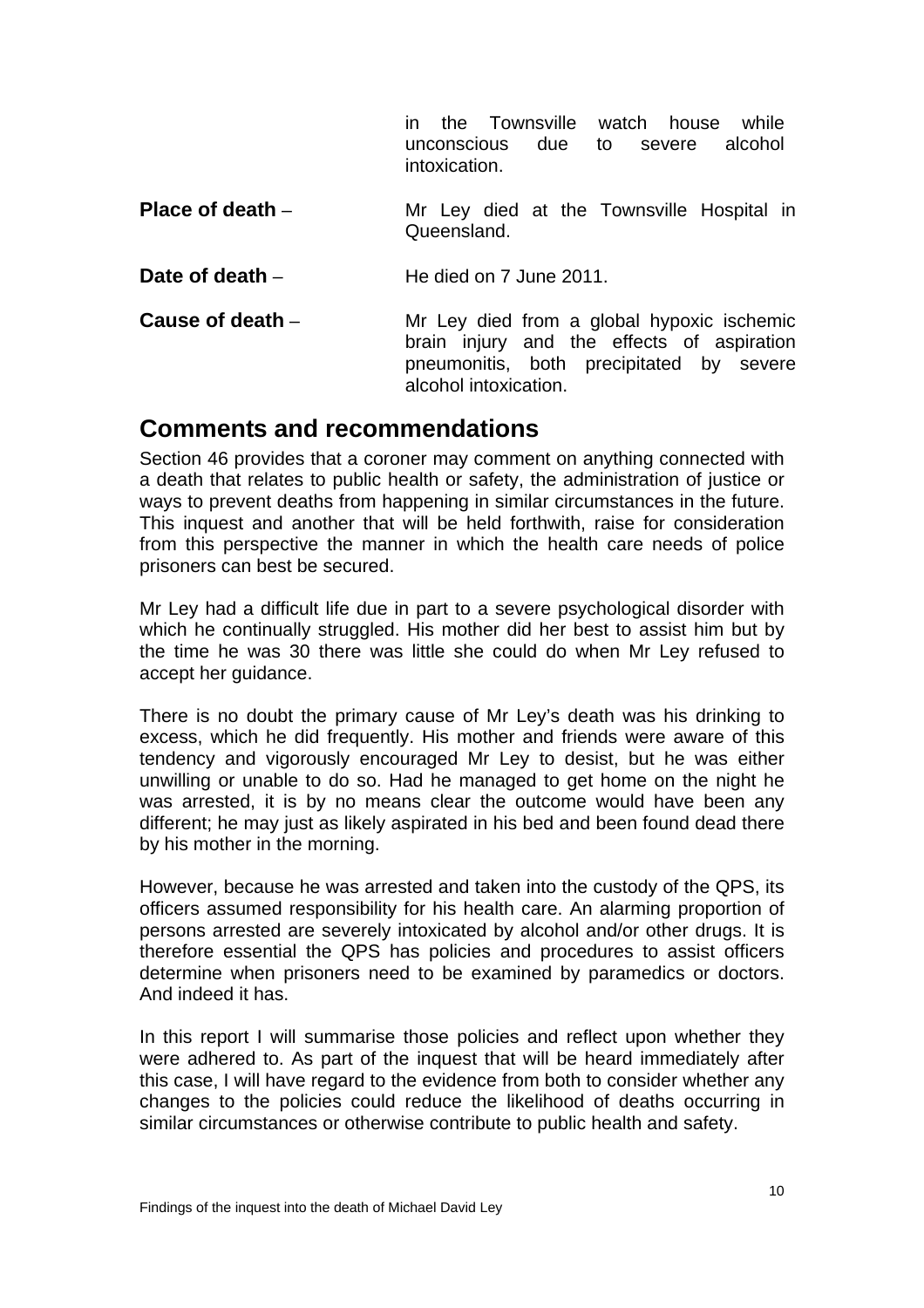#### <span id="page-12-0"></span>*Review of intoxicated prisoners*

The QPS OPM provides in chapter 16.1 the following order:

*Police officers and watch house officers who have custody of persons are to ensure that persons are treated with dignity and they are provided with the necessaries of life.* 

The rest of the chapter sets out various ways this should be safely pursued.

In paragraph *16.6.3 Drunkenness* the following order appears:

*When a person is arrested for being drunk in a public place and it is more appropriate for the person arrested to be taken to a place of safety, other than a watch house, a police officer at the earliest reasonable opportunity is to take the person to and release them at a place of safety.* 

Under the procedure that follows that order it is explained that *a place of safety* is defined to include a place other than a watch house, where the police officer considers the affected person can receive the treatment or care necessary to enable the person to recover safely from the affects of being drunk. Examples of a *place of safety* include:

- I. A hospital for a person who needs medical attention.
- II. A place other than a hospital that provides care for persons who are drunk (e.g. a diversionary centre).

Section 16.13.1 requires the health care needs of a prisoner to be assessed and re-assessed using a screening tool provided – appendix 16.1.

It provides that if a prisoner appears to be unable to respond or is unconscious QAS should be called.

It provides a list of questions concerning a prisoner's health that should be asked by the charge counter sergeant who is directed to seek medical advice or assessment if the conditions set out in the checklist are met.

A further *Checklist 3: When medical attention or treatment is to be sought (For all prisoners in police custody*) provides*:-* 

*If … the following conditions or symptoms … or signs are observed, medical attention or treatment is to be sought for the person as soon as possible. Conditions, symptoms, behaviours or signs include: (i) unconscious or deteriorating conscious state; (ii) difficulty or impossibility to rouse from apparent sleep;*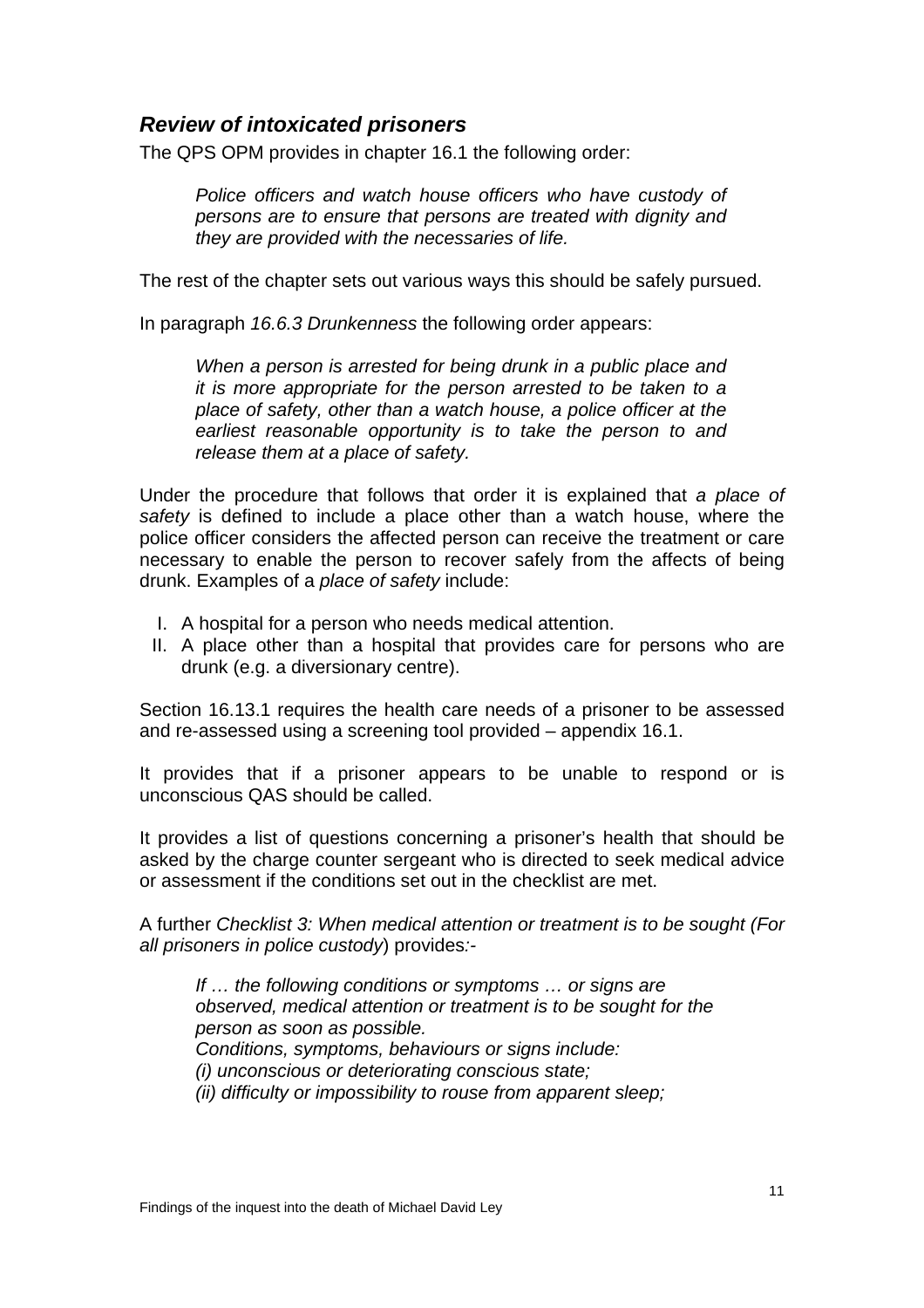<span id="page-13-0"></span>The policy stipulates that where an officer is unsure whether medical assistance or an assessment by a medically trained person is necessary, it should be obtained.

In section *16.9 Lodging a prisoner in a watch house* the following appears. *A receiving officer is not to accept into custody a prisoner who is:* 

- *I. Unconscious or apparently unconscious; or*
- *II. In need of or apparently in need of urgent or immediate medical treatment.*

Officers are then referred to section 16.13 which is summarised above, to assist in the consideration of whether medical attention should be sought.

## **Section 48 referral for discipline**

The Act in s. 48(4) provides that a coroner may give information about a person's conduct in a trade or profession, obtained while investigating a death, to a disciplinary body if the coroner reasonably believes the information might cause the body to take steps in relation to the conduct.

The arresting officers said that after they had arrested Mr Ley on a charge of public drunkenness they considered him unsuitable for release to a diversionary centre because he had acted in an aggressive manner at the scene and had indicated he wanted to re-enter the flat of Ms Hall. I accept that as a reasonable explanation. Had they taken him to a diversionary centre and he had decamped back to Ms Hall's place and harmed her, the officers would have been criticised.

Their explanation for not ascertaining his address and exploring the possibility of taking him there as required by s. 378 of the PPRA was less persuasive. They had no basis to conclude he was at risk of harming his mother. Had they looked into that possibility she may well have convinced them he would be safe and pose no harm if left in her care. However, I accept that in view of his aggression and his lack of co-operation their failure to do this was not unreasonable in the circumstances.

The options then were to take him to the watch house or take him to hospital. I accept that when the arresting officers were dealing with Mr Ley at the scene of the arrest he was obviously very drunk but not to such an extent that an immediate medical assessment was called for.

He then appeared to go to sleep almost immediately after being put in the pod, which was not unusual for drunk prisoners.

The officers said they stopped twice on the way to the watch house to check on him. They could offer no persuasive explanation as to why they did this, if as they said, he was merely asleep. In any event, Constable Sabatino said that on the second occasion she got out of the police vehicle, opened the pod door and called to Mr Ley. She said that in response he opened his eyes and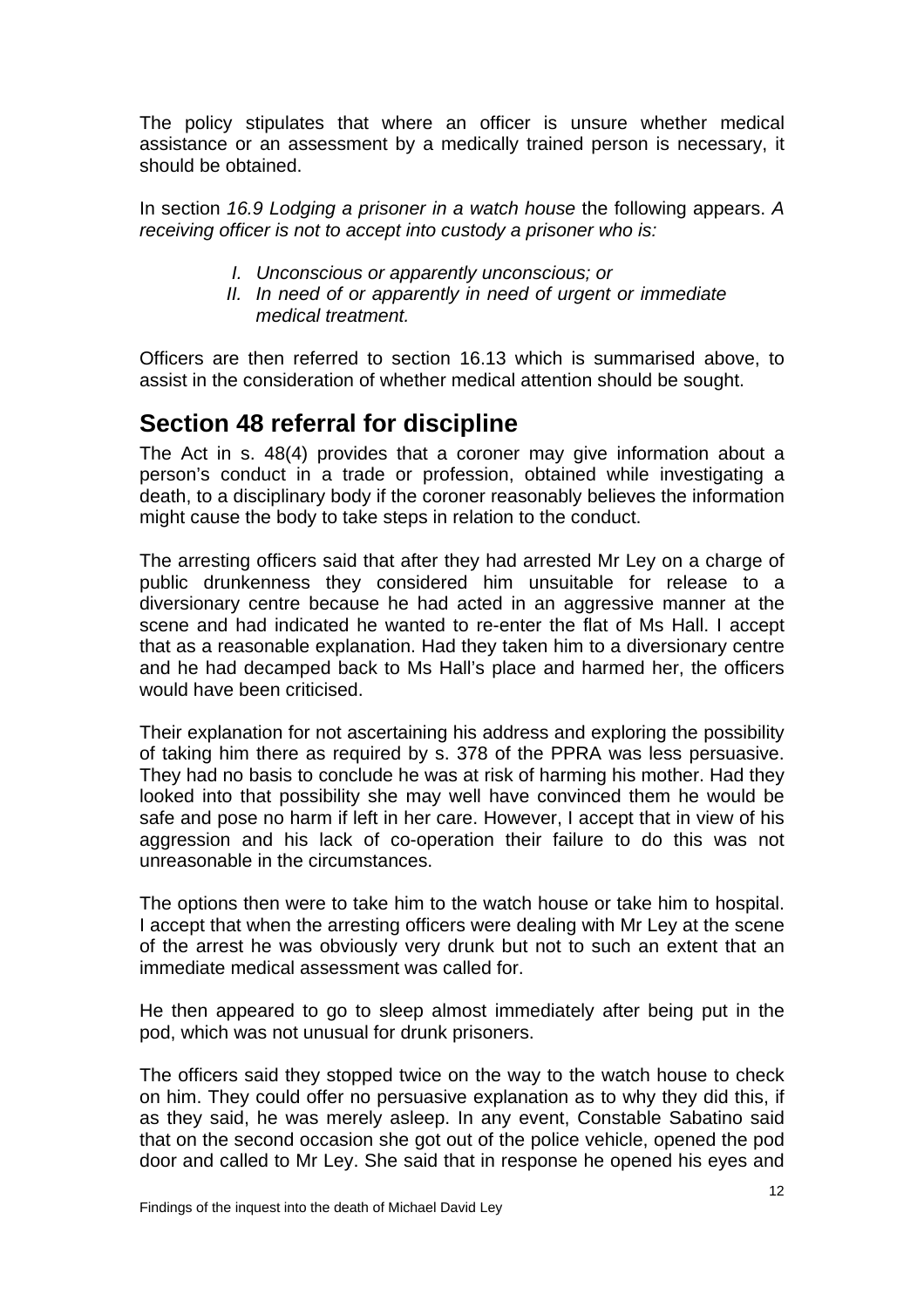then closed them again. She said this reassured her it was safe to continue to the watch house.

I conclude their decision to take him to the watch house rather than call an a mbulance or take him to hospital was reasonable in the circumstances.

Once there, watch house staff members quickly became involved in attempting to rouse Mr Ley. It was soon apparent he was not just asleep when he could not be roused even with resort to multiple stimuli. Technically, he was still in the custody of the arresting officers and it was therefore their duty to get him medical attention. However, leaving to one side that legal nicety, I accept the reality of the situation was that they were in the watch house which was under the control of a vastly more experienced officer and they understandably took their lead from him. Constable Sabatino did as much as could be expected by asking Sergeant Lord if they should take Mr Ley to hospital. I don't consider either of the first response officers should be disciplined for not overriding the watch house keeper's assessment.

Sergeant Lord's management of Mr Ley on the night in question is to me inexplicable. He had before him a man who was clearly, deeply unconscious, who could not be roused, who could not answer the questions designed to assist determine whether a medical assessment was needed. Rather than taking the obvious step of calling an ambulance, he subverted that process by falsely recording that Mr Ley had refused to answer all of the questions when only the first few were asked and not answered because the prisoner was incapable of doing so.

Despite it being suggested to him by two junior members that hospital might be a better option, Sergeant Lord was content to watch Mr Ley be carried to a cell.

His actions were completely contrary to the various procedures I have outlined above and that have been repeatedly emphasised in recent years as a result of other deaths in custody.

It was submitted on his behalf that his years of experience in the watch house and repeated warnings from coroners and the commissioner were nullified by a training program he had attended earlier the previous day. However, the session which dealt with sudden death in custody syndrome had little to do with Mr Ley's circumstances: that segment dealt with the after effects of prolonged violent struggles; excited delirium and the like. And it lasted for 10 minutes, according to the OST training handbook tendered into evidence.

It was also submitted Sergeant Lord was led into error by a post arrest risk assessment (PARA) card that was posted prominently on the wall behind the charge counter. That guideline did not stipulate any circumstances in which summoning medical attention was mandatory but rather suggested that when symptoms such as those displayed by Mr Ley were encountered, an officer *should consider appropriate medical attention*. It too dealt with prisoners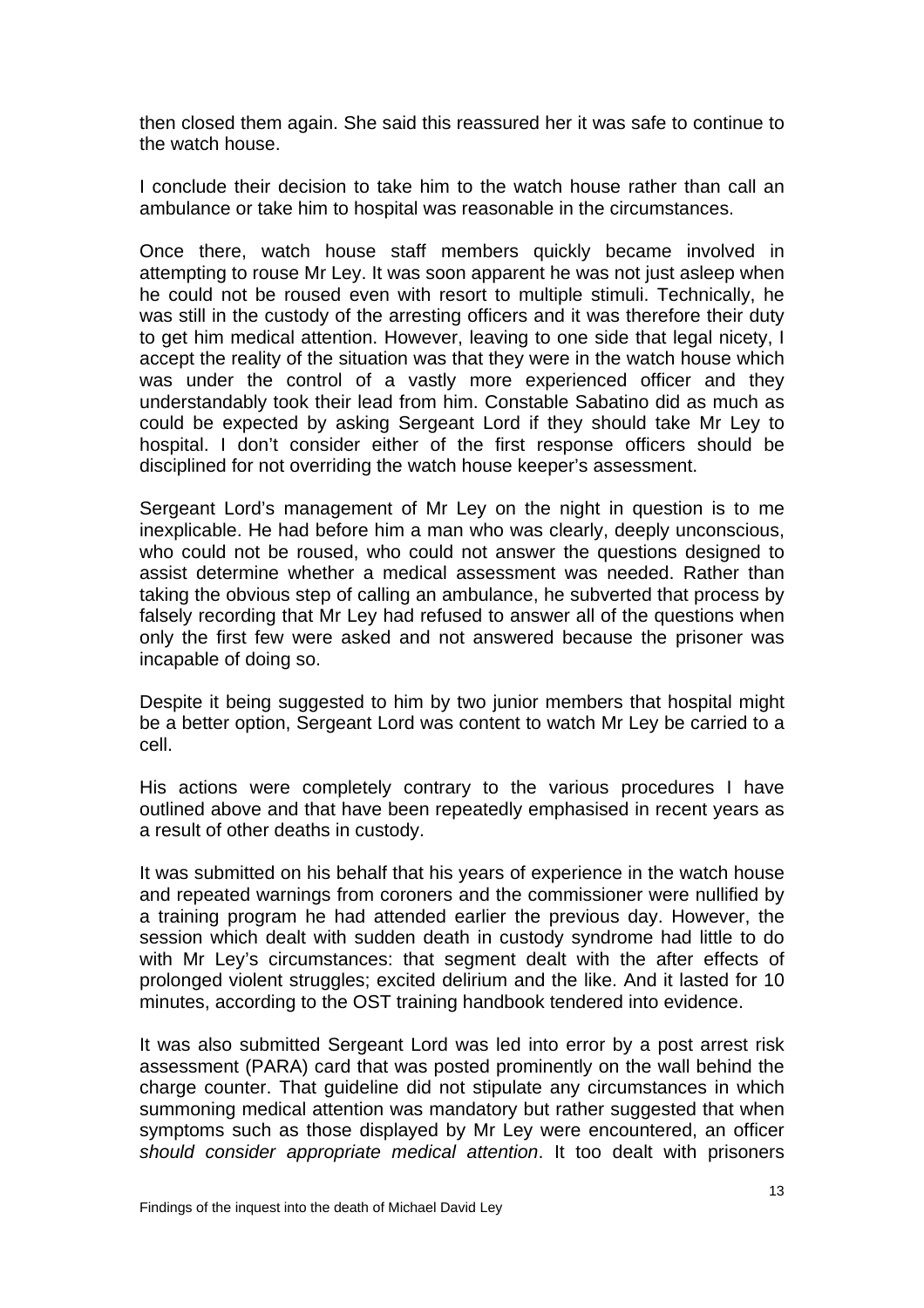<span id="page-15-0"></span>brought into custody *after an intense struggle or some other violent physical activity* and indicated that it should *be read in conjunction with … the OPMs and other QPS documents.*

I acknowledge that Sergeant Lord encouraged the watch house staff to *keep an eye* on Mr Ley and they did so. However they were not in a position to monitor his condition as would have occurred in a hospital had Sergeant Lord complied with the relevant policies and procedures.

Accordingly I consider I am obliged to refer the relevant information to the QPS for consideration of disciplinary action.

### **Section 48 referral for prosecution**

If as result of considering information gathered during an inquest, a coroner reasonably suspects a person has committed an indictable offence, s. 48(2) of the Act requires the coroner to refer relevant information to the DPP.

The offence provision with possible application to this case is s. 285 of the Criminal Code. Insofar as it may be relevant to this case, it provides:-

*It is the duty of every person having charge of another who is unable by reason of …detention… to withdraw himself … from such charge, and who is unable to provide himself… with the necessaries of life …to provide for that other person the necessaries of life; and the person is held to have caused any consequences which result to the life or health of the other person by reason of any omission to perform that duty.* 

To succeed, a prosecution under this section would require proof that:-

- Sergeant Lord had Mr Ley under his charge or control;
- Mr Ley was unable to withdraw himself from that control:
- Sergeant Lord failed to provide to Mr Ley the necessaries of life; and
- as a result of that failure Mr Lev died.

There can be no doubt about the first three elements: Mr Ley was in a locked cell as a result of Sergeant Lord's decision that he be held there. The *necessaries of life* include medical attention if that is needed to preserve the prisoner's life. Evidence that the failure to provide that medical attention caused the death was provided by Dr Brown, a senior staff emergency medicine specialist who reviewed the case material.

Dr Brown was of the opinion that had he been taken to the Townsville Hospital soon after he was brought to the watch house at about 2:00am on 4 June 2011, Mr Ley would have been admitted to the emergency department's resuscitation room for critical care, monitoring and treatment. This would have included the monitoring of his vital signs to ensure his airway and circulation were adequately maintained.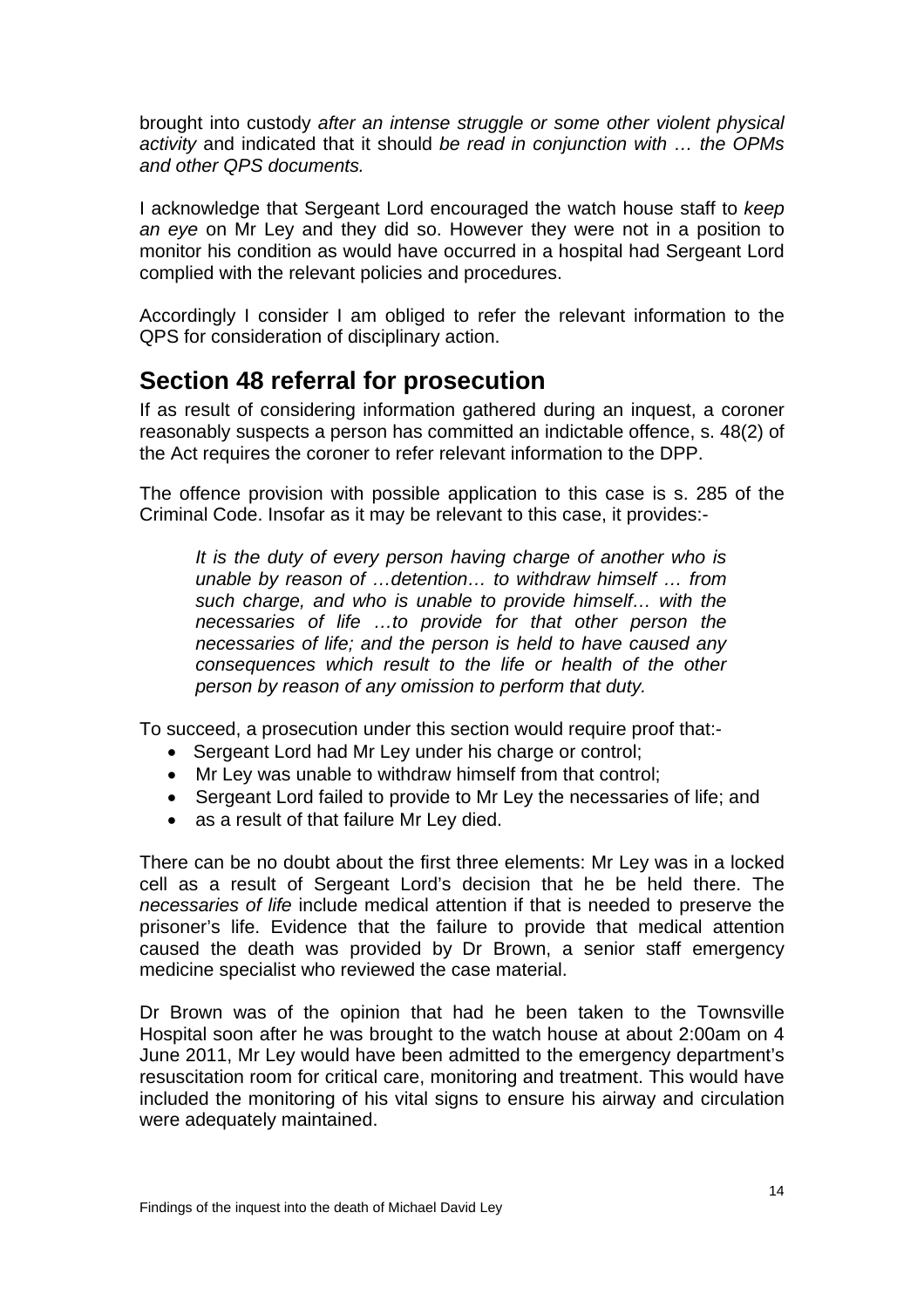Dr Brown considered various tests and scans would have been undertaken in an attempt to identify the cause of Mr Ley's unconsciousness and to exclude causes other than intoxication. In his view, in all likelihood, Mr Ley would have been intubated and his respiration maintained via a mechanical ventilator. He would have been given intravenous glucose if his blood sugar level was low.

In Dr Brown's opinion had these steps been taken *it is highly likely he (Mr Ley) would have survived*. Indeed, at the inquest Dr Brown suggested a likely survival rate of more than 99% had the admission occurred before Mr Ley aspirated. For the reasons detailed earlier, I consider that would have been the case had he been taken to the hospital before he was put in a cell. Dr Brown said that even if Mr Ley had aspirated earlier he had an 80 – 90% chance of survival if he was admitted to hospital before he suffered a respiratory arrest.

These opinions are based on Dr Brown's belief that acute alcohol poisoning is usually successfully managed leading to a full recovery without long term sequelae; the treatments necessary to care for the patient while the body metabolises the alcohol are straightforward and not complex in Dr Brown's view. This led him to conclude *this full recovery is expected providing treatment is given before secondary and potentially irreversible complications ccur such as hypoxic brain damage from respiratory depression cardiac o* arrest or aspiration pneumonia.

Accordingly, I have at least a reasonable suspicion that the failure to provide the necessary care caused Mr Ley's death.

However, there are two other legal issues which need to be considered.

Section 285 is contained in chapter XXVII of the Code entitled *Duties relating to the preservation of human life.* Unlike some of the other sections in that chapter, the duty it imposes does not seem to be mediated by reference to reasonable care; on the contrary, on its face, section 285 seems to create an offence of strict liability  $-$  if, in the circumstances that exist, a person is required to supply necessaries of life, they are responsible for any consequences of a failure to do so.

However the section has to be read in conjunction with chapter 5 *Criminal responsibility* and the general law in relation to criminal negligence.

Section 24 of the Criminal Code provides that a person who omits to do an act under an honest and reasonable but mistaken belief in the existence of a state of things is not criminally responsible for the omission to any greater extent than if things were as the person believed.

In this case, I accept that Sergeant Lord honestly believed there was no need to get medical attention for Mr Ley. He thought he was very drunk, as many watch house prisoners are. He would sleep it off. I'm sure he intended Mr Ley no harm. We know he was mistaken. The question is; was that mistake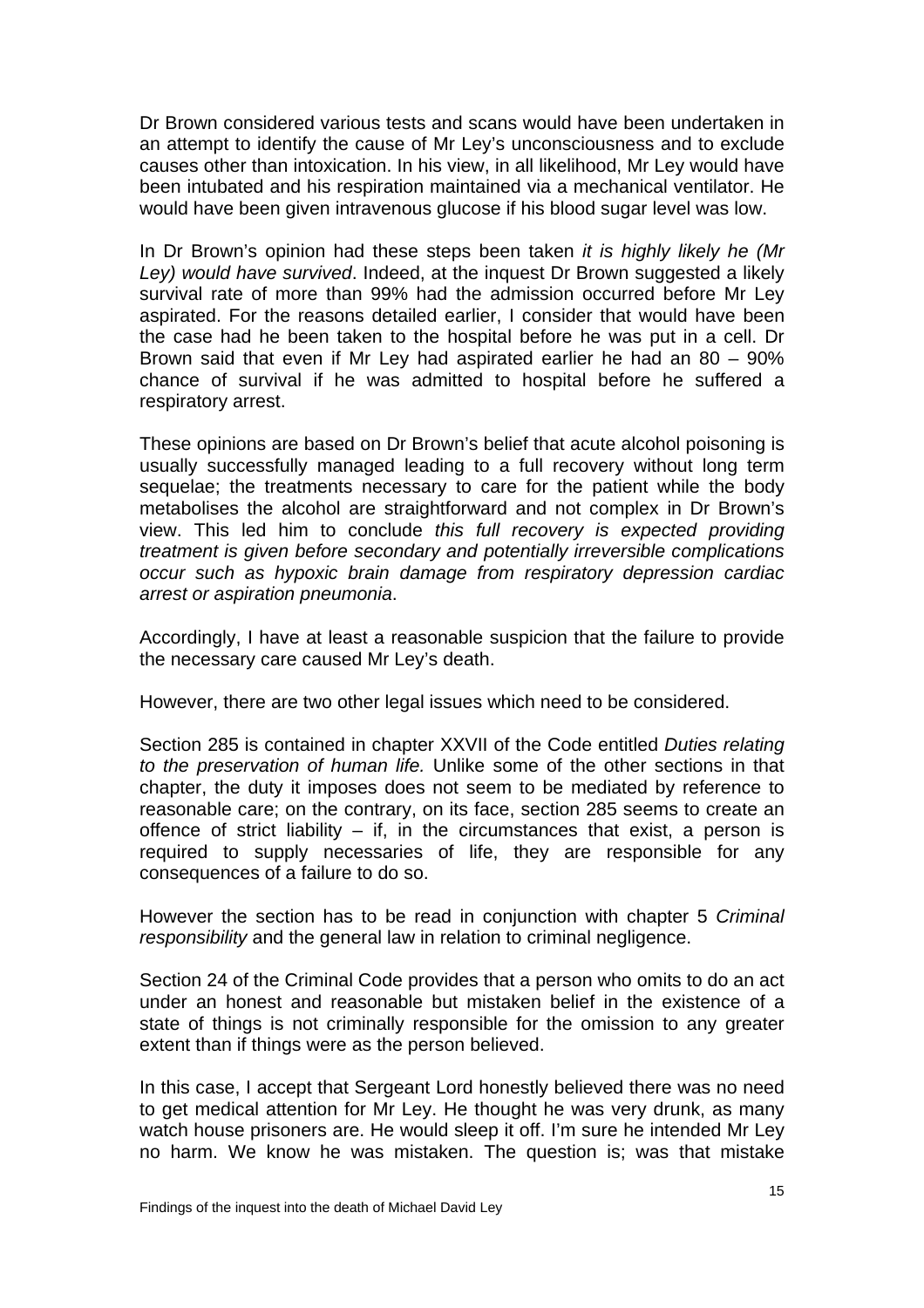#### reasonable?

For the reasons I have detailed in connection with the disciplinary referral, I don't believe that it was. It is true there was some inconsistency in some of the policy documents, and it is possible Sergeant Lord mistakenly believed the training he had received in relation to sudden death following a violent struggle might apply to all drunken prisoners but I don't accept that is a position a reasonable watch house keeper could come to. In my view, a reasonable person in Sergeant Lord's position who had received the training and guidance provided to all senior QPS watch house keepers would not believe an unconscious prisoner should be put in a cell.

The offence created by s. 285 can be committed by persons deliberately refraining from providing succor or assistance to a person they are obliged by law to save or it can be done unintentionally. In this case there is no suggestion Sergeant Lord intended to cause any harm to Mr Ley and so a prosecution would have to be based on his failure being adjudged criminally negligent.

The courts have consistently, and understandably, held that in such cases the prosecution needs to prove a more blameworthy departure from the expected standards than is required by a plaintiff seeking civil redress. The classic judicial articulation of this difference is found in *R v Bateman*[1](#page-17-0) where Hewart LCJ said:-

*In explaining to juries the test which they should apply to determine whether the negligence in the particular case amounted or did not amount to a crime, judges have used many epithets, such as "culpable", "criminal", "gross", "wicked", "clear", "complete". But, whatever epithet be used, and whether an epithet be used or not, in order to establish criminal liability the*  facts must be such that, in the opinion of the jury, the *negligence of the accused went beyond a mere matter of compensation between subjects and showed such disregard for the life and safety of others as to amount to a crime against the State and conduct deserving punishment ... It is desirable that, as far as possible, the explanation of criminal negligence to a jury should not be a mere question of epithets. It is in a sense a question of degree and it is for the jury to draw the line, but there is a difference in kind between the negligence which gives a right to compensation and the negligence which is a crime.* (emphasis added)

That common law test was held to apply in Queensland by our Court of Criminal Appeal (as it then was) in *R v Scarth[2](#page-17-1) .* 

ł

<span id="page-17-1"></span><span id="page-17-0"></span><sup>1</sup> *R v Bateman* (1925) 94 LJKB 791; [1925] All ER Rep 45; (1925) 19 Cr App R 8 2 [1945] St R Qd 38